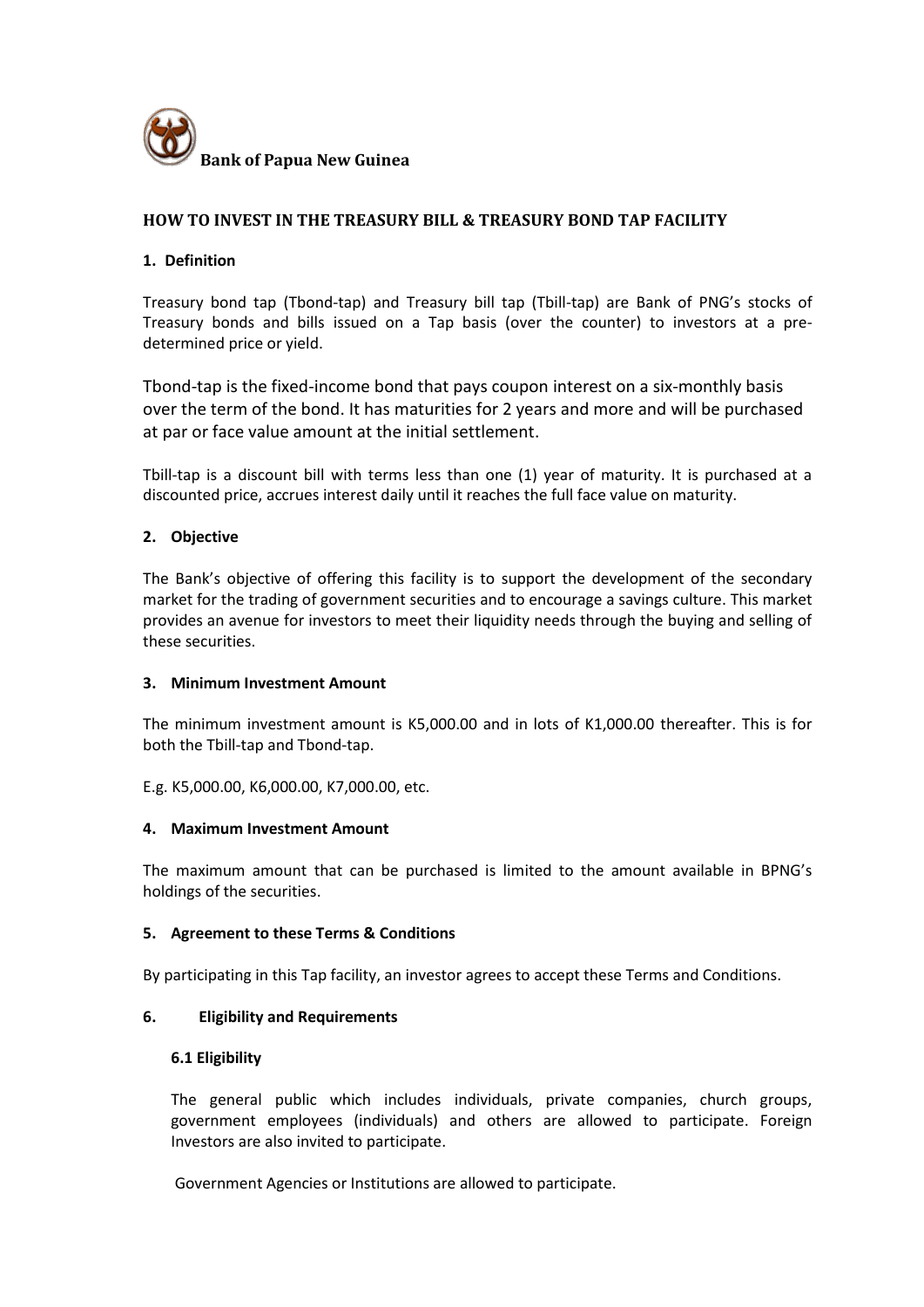Licensed Financial Institutions such as Commercial Banks, Finance Companies, Savings and Loans Societies, Insurance Companies, Superannuation Funds, Micro Banks and other Registered Bidders are **not** eligible to participate.

# **6.2 Investing**

Eligible Investors can participate by physically lodging the application form, posting it by mail, sending it by fax or emailing it to the Bank of PNG. Payments can be by bank cheques or electronically through a commercial bank via the Kina Automated Transfer system (KATS). Potential investors must contact the Bank's Money Markets Team on telephone 322 7156 / 7355/ 7344 or email [investments@bankpng.gov.pg](mailto:investments@bankpng.gov.pg) for confirmation before making any transactions.

## **6.3 Requirements**

The requirements for investing are as follows. The investor must:

- *i. Have a Commercial Bank Account; (BSP, ANZ, WESTPAC & KINA BANK)*
- *ii. Complete an Investor Identification Form with the Bank of PNG.*
- *iii. Complete an application form.*
- *iv. Complete the Transfer and Acceptance form, if applicable.*
- *v. Make a payment using accepted payment modes.*

## **7. Term**

The terms offered for sale will be at fixed terms to maturity and can be a term between the maturity. For the Tbond, terms will be from 2 years or more. E.g., 2, 3 ,4 years, etc. For TBill, terms will be for 28, 63, 91, 182,273 and 364 days (1 year).

## **8. Yield**

The yield offered for each maturity or term will be pre-determined and fixed rates set by the Bank of PNG. Any changes to these rates will be at the Bank's discretion.

## **9. Pricing**

## **9.1 Treasury bond**

The Tbond will be sold at par value. The par value of the bond is the face value of the bond. Treasury Bond Tap is redeemable at maturity. The settlement price per Kina of Principal shall be calculated using the following formula:

**Set**lement Price per  
Kina N Principal  

$$
\left(\frac{1}{(1+i)^n} + r \left[ c + \frac{1 - \frac{1}{(1+i)^n}}{i} \right] \right) N
$$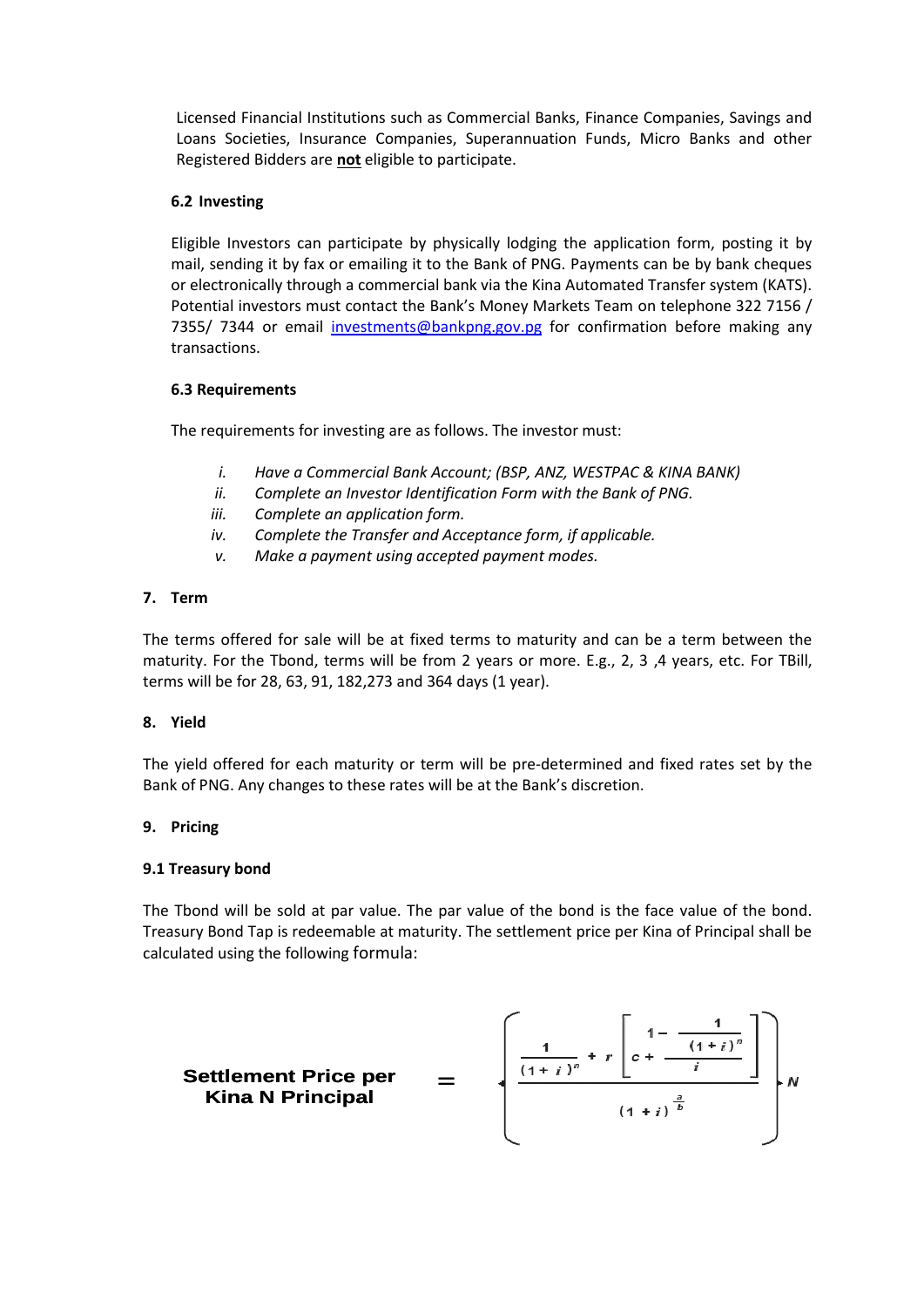Where  $N =$  the Principal of the Stock (Kina)

- $r =$  the annual Coupon Interest Rate divided by two hundred, i.e., the semi-annual Coupon Interest Rate(%)
- $i =$  the Yield divided by two hundred, i.e., the semi-annual yield  $(\%)$
- $c =$  where the Settlement Date is after the Record Date and up to, but not including, the next Coupon Interest Payment Date "c" has the value of 0, otherwise "c" has the value of 1
- n = the number of full half years between the next Coupon Interest Payment Date and the Maturity Date
- a = the number of days from the Settlement Date to the next Coupon Interest Payment Date
- b = the number of days in the half year ending on the next Coupon Interest Payment Date

#### **9.2 Treasury bill**

Tbill will be sold at a discount and will be redeemable at par on maturity. The discount will be on the basis of the number of days to maturity at the yields for each term or based on the investor's preference of term. The discount price is calculated using the Discount formula below.

 $SV = Common Price \times Face Value$ 

$$
SV = \left[\frac{1}{1 + \left[\frac{ni}{36500}\right]}\right] N
$$

| where |                                                                                                                                                                                                     |
|-------|-----------------------------------------------------------------------------------------------------------------------------------------------------------------------------------------------------|
|       | SV= Settlement or Discounted Value<br>$n =$ Number of days to maturity (term)<br>$i =$ interest rate expressed in two (2) decimal places<br>$N$ = Face or Future Value of the amount to be invested |
|       |                                                                                                                                                                                                     |

#### **10. Interest Withholding Tax**

Interest Witholding Tax of 15% is applicable on all investments unless tax is exempted by Internal Revenue Commission, (IRC Tax Exemption Certificate to be provided for confirmation).

#### **11. Payment**

Acceptable methods of payment for any purchases will be by bank cheques or electronic payments through the Kina Automated Transfer System (KATS).

Bank cheques are to be made payable to: **Bank of PNG**

*Account details for electronic payment below:*

| $A/c$ Name:               | <b>RMS KATS Clearing Account - Registry Transaction</b>    |
|---------------------------|------------------------------------------------------------|
| $A/c$ No:                 | 000-5312-7209-0000-1                                       |
| <b>Bank &amp; Branch:</b> | <b>BPNG - Port Moresby</b>                                 |
|                           | <b>Transaction Type: Real Time Gross Settlement (RTGS)</b> |

*Prior to lodging an application to invest funds, investors must obtain quotations from the Bank Dealers. The investor must ensure that payments are received before the closing times.*

Unless advised by the investor to rollover, the Bank of PNG will automatically credit proceeds into the investor's nominated commercial bank account on maturity.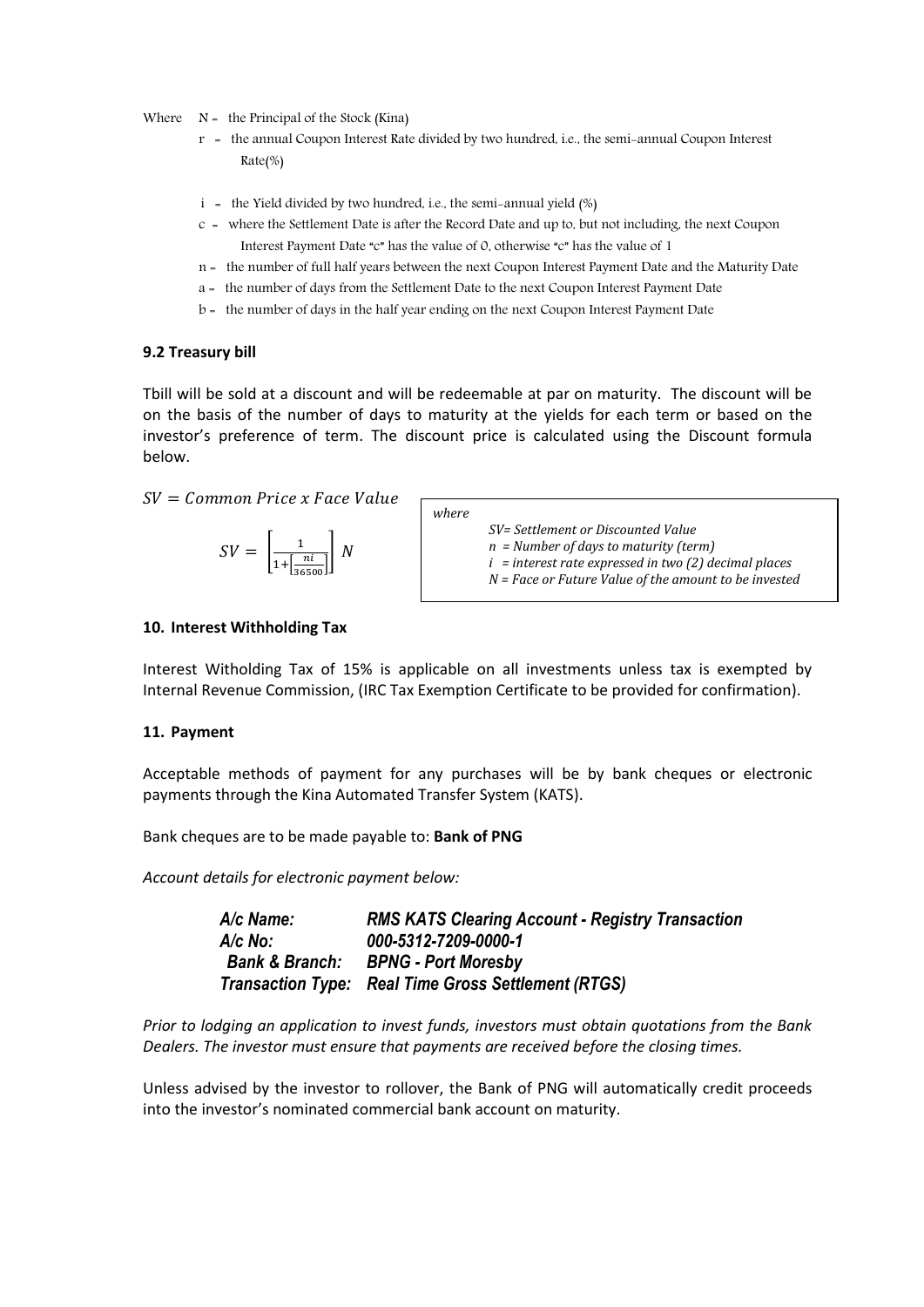## **12. Trading and Settlement times**

## *12.1 Trading times and place*

Trading will be on Monday to Friday from 9.00am to 2.00pm. Trading place is at the Tap facility desk, Ground floor, ToRobert Haus, Bank of PNG, Port Moresby.

# *12.2 Settlement*

Payment to be effected for settlement within 2-4 days of lodging, i.e.: (T+2, 3, & 4). Settlement for all trades will be effected on Fridays only.

*Note: There will be no Trading on Public Holidays.* 

## **13. Buy backs and Early Redemption**

Buyback and early redemption on stocks is allowed by the Bank. However, investors are encouraged to sell the stock to another party on the secondary market. The Bank must be advised on such transactions. A transfer and acceptance form must be completed and submitted to the Bank as a form of confirmation for this.

## **14. Rollover of maturity**

Rolling over of maturing investments is allowed, however, due to price movements, investors wishing to rollover their investments must advise a Dealer 1 week before the maturity date. If a rollover advice is not received 1 week before maturity, the maturity proceeds will be sent back to the nominated commercial bank account.

## **15. Place of Trading**

Place of trading will be at the Tap facility desk, Ground floor, Bank of PNG, ToRobert Haus, Port Moresby. Investors from outside the National Capital District can send in their applications using email, fax and postal mail. Contact details can be obtained at the end of this document.

## **16. Quotation and Application Form**

Quotation and Application Forms can be obtained from the Bank of PNG, Financial Markets Department, ToRobert Haus, Down Town, Port Moresby or through the Bank of PNG website. Investors can also request for quotes and application form to be sent by email, fax and postal mail.

All new investors must complete an Investor Identification form prior to submitting applications. The form must be completed with all the details of the investor including the postal and residential addresses, contact person, method of payment and banking details. A copy of a valid ID card (passport, drivers licence, superfund cards and others) must be lodged with the ID form. The purpose of an ID is to assist the Bank of PNG ensure that transactions are secured by proof of ownership. For small organisations, the Treasurer will be accepted as the authorising person.

# **17. Variation to these Terms and Conditions**

These Terms and Conditions may change at the discretion of the Bank of PNG as required by Law or otherwise with or without prior notice to clients. Where the Bank intends to vary these Terms and Conditions, clients may be notified through various communication modes.